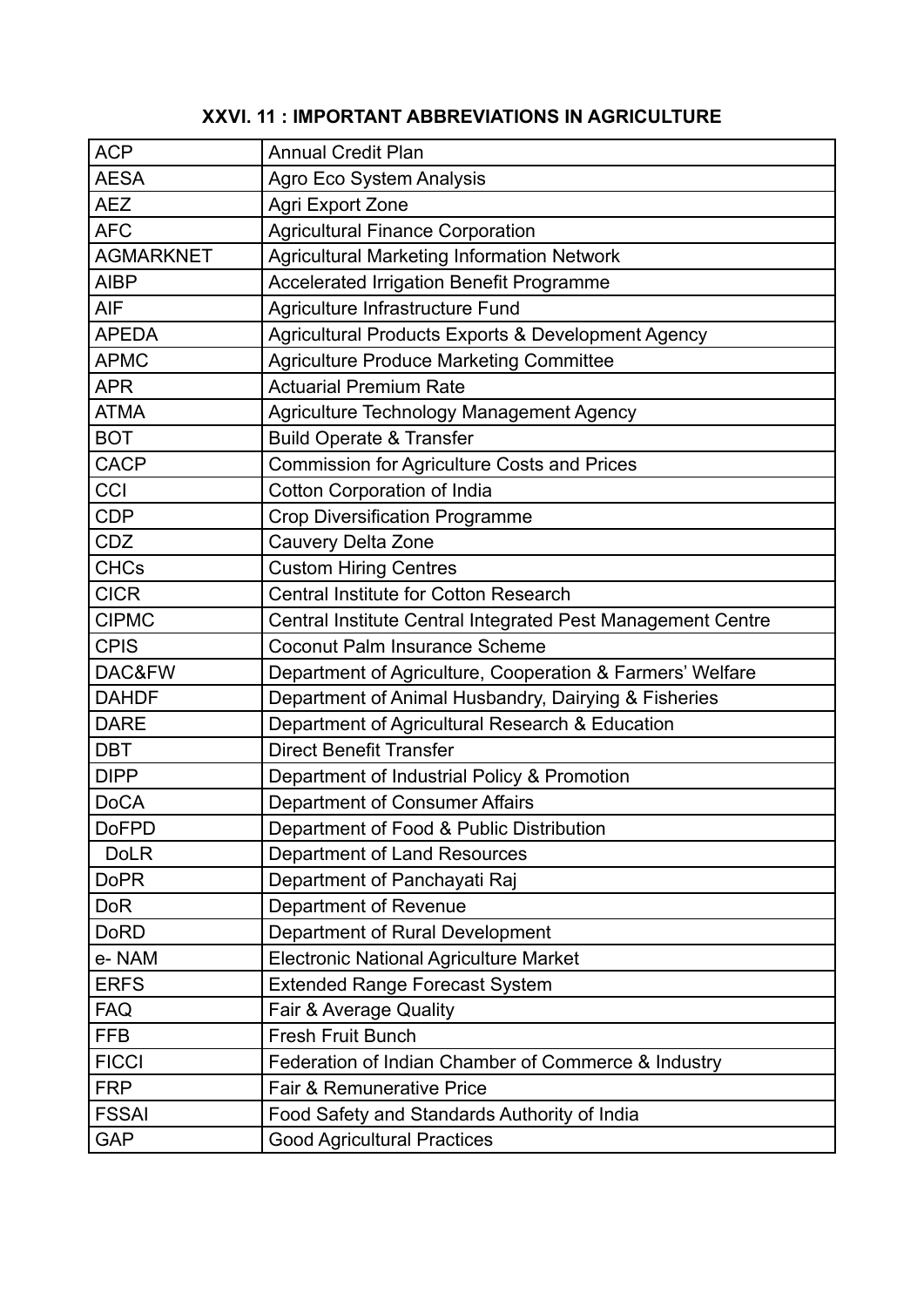| <b>GHGs</b>   | <b>Green House Gases</b>                                 |
|---------------|----------------------------------------------------------|
| <b>GIS</b>    | Geographic Information System                            |
| <b>HACCP</b>  | <b>Hazard Analysis Critical Control Point</b>            |
| <b>ICAR</b>   | Indian Council of Agricultural Research                  |
| <b>IDWG</b>   | <b>Inter Departmental Working Group</b>                  |
| <b>IFOAM</b>  | International Federation of Organic Agriculture Movement |
| <b>IHDS</b>   | Integrated Horticulture Development Scheme               |
| <b>IIHR</b>   | Indian Institute for Horticultural Research              |
| <b>KCC</b>    | <b>Kisan Credit Card</b>                                 |
| <b>KMS</b>    | <b>Kharif Marketing Season</b>                           |
| <b>KVK</b>    | Krishi Vigyan Kendra                                     |
| <b>MANAGE</b> | National Institute for Agricultural Extension Management |
| <b>MCA</b>    | Ministry of Civil Aviation                               |
| <b>MEA</b>    | <b>Ministry of External Affairs</b>                      |
| <b>MIDH</b>   | Mission for Integrated Development of Horticulture       |
| <b>MIMIS</b>  | Micro Irrigation Management Information System           |
| <b>MNCFC</b>  | Mahalanobis National Crop Forecast Centre                |
| <b>MNRE</b>   | Ministry of New and Renewable Energy                     |
| <b>MNREGA</b> | Mahatma Gandhi National Rural Employment Guarantee Act   |
| <b>MoCF</b>   | Ministry of Chemicals and Fertilizers                    |
| MoCl/DoCl     | Ministry/Department of Commerce and Industry             |
| <b>MoEFCC</b> | Ministry of Environment, Forest & Climate Change         |
| <b>MoES</b>   | <b>Ministry of Earth Sciences</b>                        |
| MoF           | <b>Ministry of Finance</b>                               |
| <b>MoFPI</b>  | Ministry of Food Processing Industries                   |
| <b>MoP</b>    | <b>Ministry of Power</b>                                 |
| <b>MoPNG</b>  | Ministry of Petroleum & Natural Gas                      |
| <b>MoR</b>    | <b>Ministry of Railways</b>                              |
| <b>MoRTH</b>  | Ministry of Road Transport and Highways                  |
| MoS           | Ministry of Shipping                                     |
| <b>MoTex</b>  | <b>Ministry of Textiles</b>                              |
| MoUD          | Ministry of Urban Development                            |
| <b>MoWR</b>   | Ministry of Water Resources                              |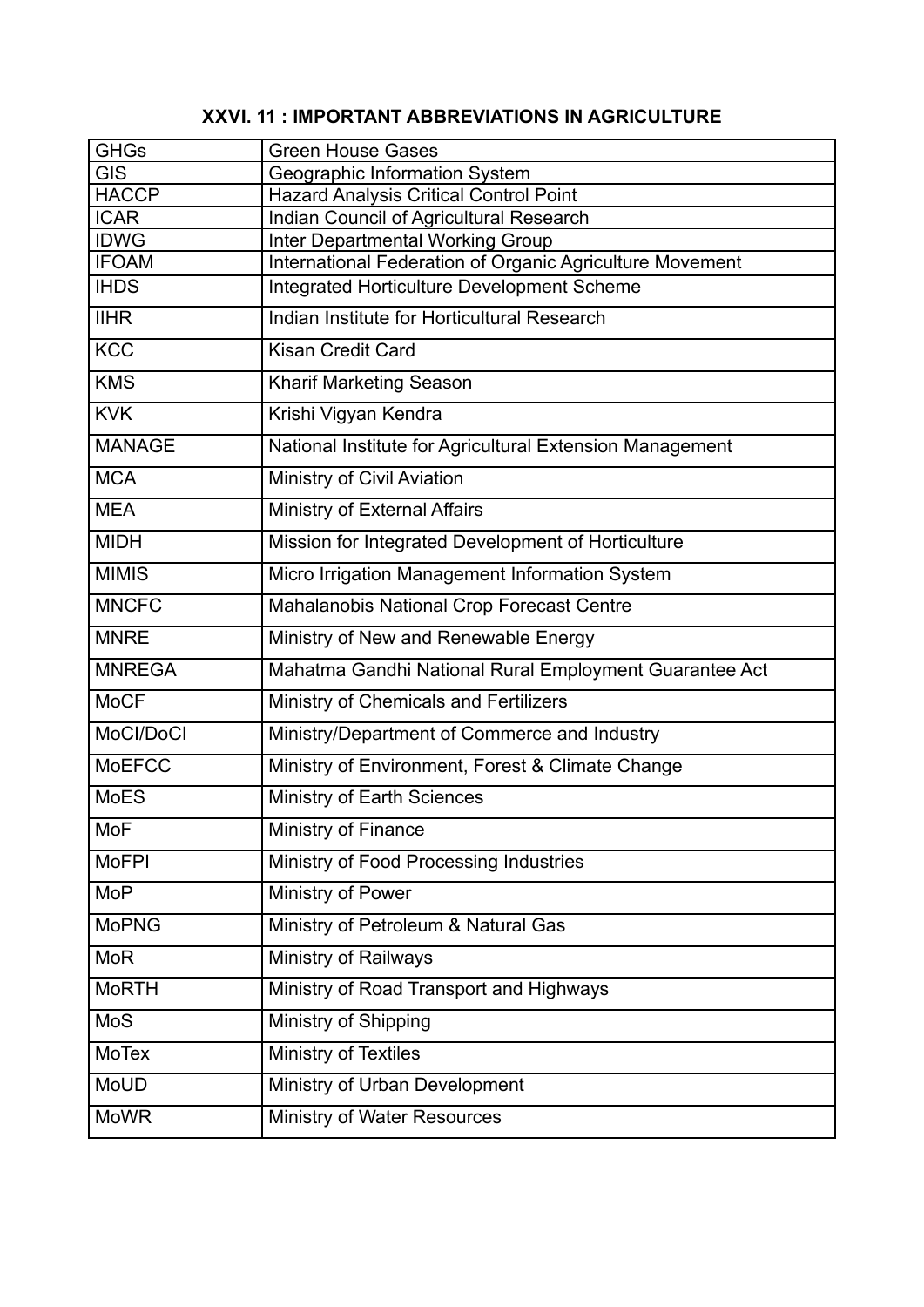| <b>MSDA</b>     | Mission on Sustainable Dryland Agriculture                                     |
|-----------------|--------------------------------------------------------------------------------|
| <b>MSDE</b>     | Ministry of Skill Development & Entrepreneurship                               |
| <b>MSME</b>     | Ministry of Micro, Small and Medium Enterprises                                |
| <b>MSP</b>      | Minimum Support price                                                          |
| <b>NABARD</b>   | National Bank for Agriculture and Rural Development                            |
| <b>NADP</b>     | National Agriculture Development Programme                                     |
| <b>NAFED</b>    | National Agricultural Cooperative Marketing Federation                         |
| <b>NAM</b>      | <b>National Agriculture Market</b>                                             |
| NAM-MP          | <b>National Ayush Mission - Medicinal Plants</b>                               |
| <b>NBM</b>      | <b>National Bamboo Mission</b>                                                 |
| <b>NCCD</b>     | National Centre for Cold-chain Development                                     |
| <b>NCDC</b>     | <b>National Cooperative Development Corporation</b>                            |
| <b>NCMRWF</b>   | National Centre for Medium Range Weather Forecast                              |
| <b>NCOF</b>     | National Centre for Organic Farming                                            |
| <b>NCU</b>      | <b>Neem Coated Urea</b>                                                        |
| <b>NFSM</b>     | <b>National Food Security Mission</b>                                          |
| NITI Aayog      | National Institution for Transforming India                                    |
| <b>NMAET</b>    | National Mission on Agricultural Extension and Technology                      |
| <b>NMSA</b>     | National Mission for Sustainable Agriculture                                   |
| <b>NRAA</b>     | <b>National Rainfed Area Authority</b>                                         |
| <b>NWDPRA</b>   | National Watershed Development Project for Rainfed Areas                       |
| <b>PDMC</b>     | Per Drop More Crop                                                             |
| <b>PDPS</b>     | <b>Price Deficiency Payment Scheme</b>                                         |
| <b>PGS</b>      | <b>Participatory Guarantee System</b>                                          |
| <b>PKVY</b>     | Paramparagat Krishi Vikas Yojana                                               |
| <b>PM KISAN</b> | PM- KIsan SAmman Nidhi Scheme                                                  |
| <b>PM KUSUM</b> | Pradhan Mantri Kisan Urja Suraksha evem Utthan<br>Mahabhiyan Scheme            |
| <b>PM-AASHA</b> | Pradhan Mantri - Annadata Aay Sanrakshan Abhiyan                               |
| <b>PMFBY</b>    | Pradhan Mantri Fasal Bima Yojana                                               |
| <b>PMFME</b>    | Prime Ministers Formalisation of Micro Food Processing Enterpris-<br>es Scheme |